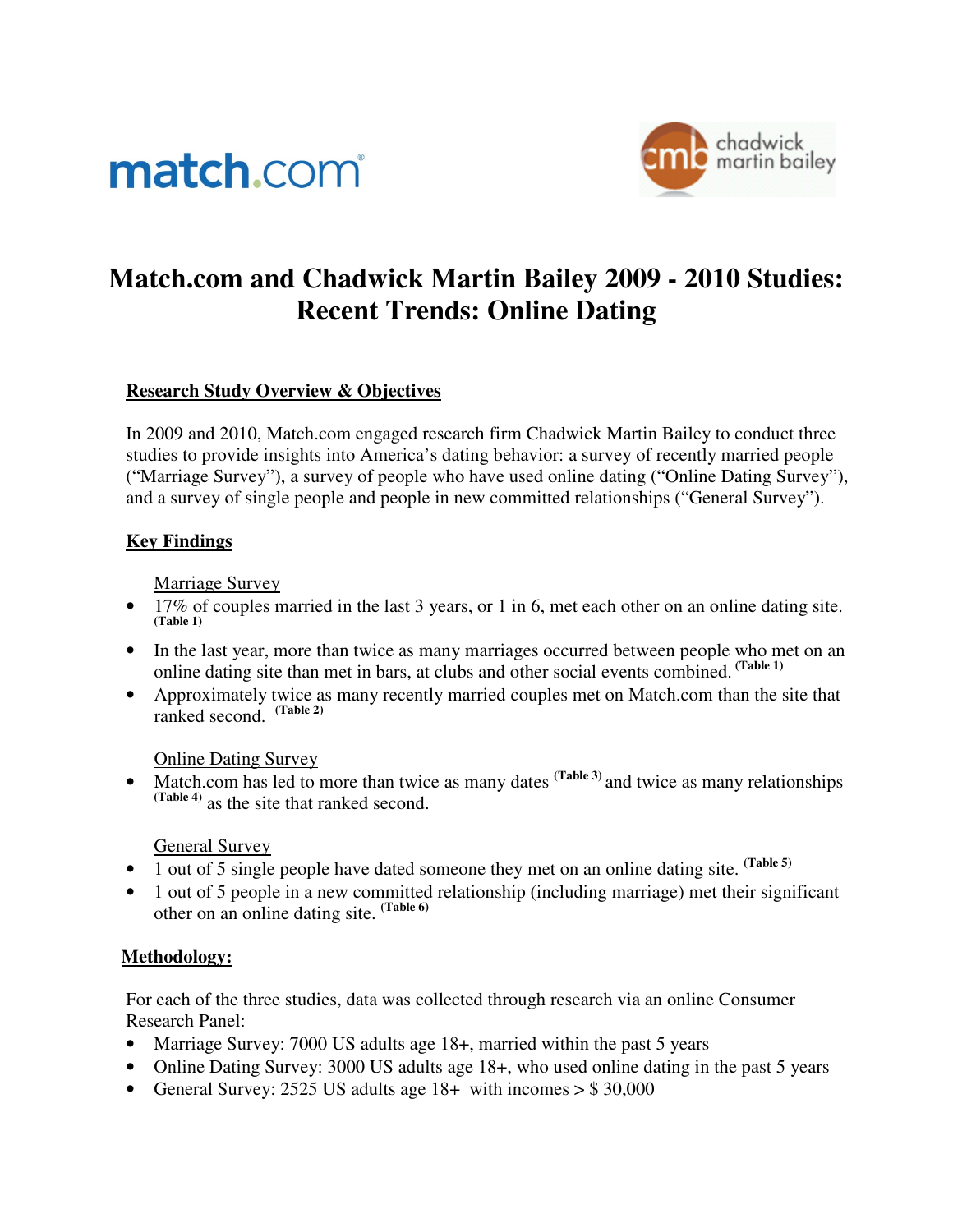# **Appendix: Data Tables**

#### **Table 1:**

**How did you meet your current/ most recent spouse? (Recently Married Survey: N = 7000)** 

| <b>Method of meeting spouse</b>            | 2009/2010 | <b>Past 3 Years</b> |
|--------------------------------------------|-----------|---------------------|
| Via Online Dating Site                     | 17%       | 17%                 |
| Through a friend/ family member            | 27%       | 26%                 |
| Through work/ school                       | 38%       | 36%                 |
| Through church/ place of worship           | 4%        | 4%                  |
| Through bars/clubs/ other social<br>events | 8%        | 11%                 |
| Other                                      | 6%        | 7%                  |

#### **Table 2: On which online dating website did you meet your spouse? (Recently Married Survey: N = 7000)**

| <b>Dating Site</b>       | <b>Share of</b><br><b>Marriages</b> |
|--------------------------|-------------------------------------|
| Match.com                | 30%                                 |
| 2nd Ranked<br>Competitor | 16%                                 |
| 3rd Ranked<br>competitor | 15%                                 |

\*Dating sites included in survey: Chemistry.com, eHarmony.com, MSN Dating & Personals, Singlesnet.com, True.com, Yahoo! Personals, PlentyofFish.com and Other (open ended)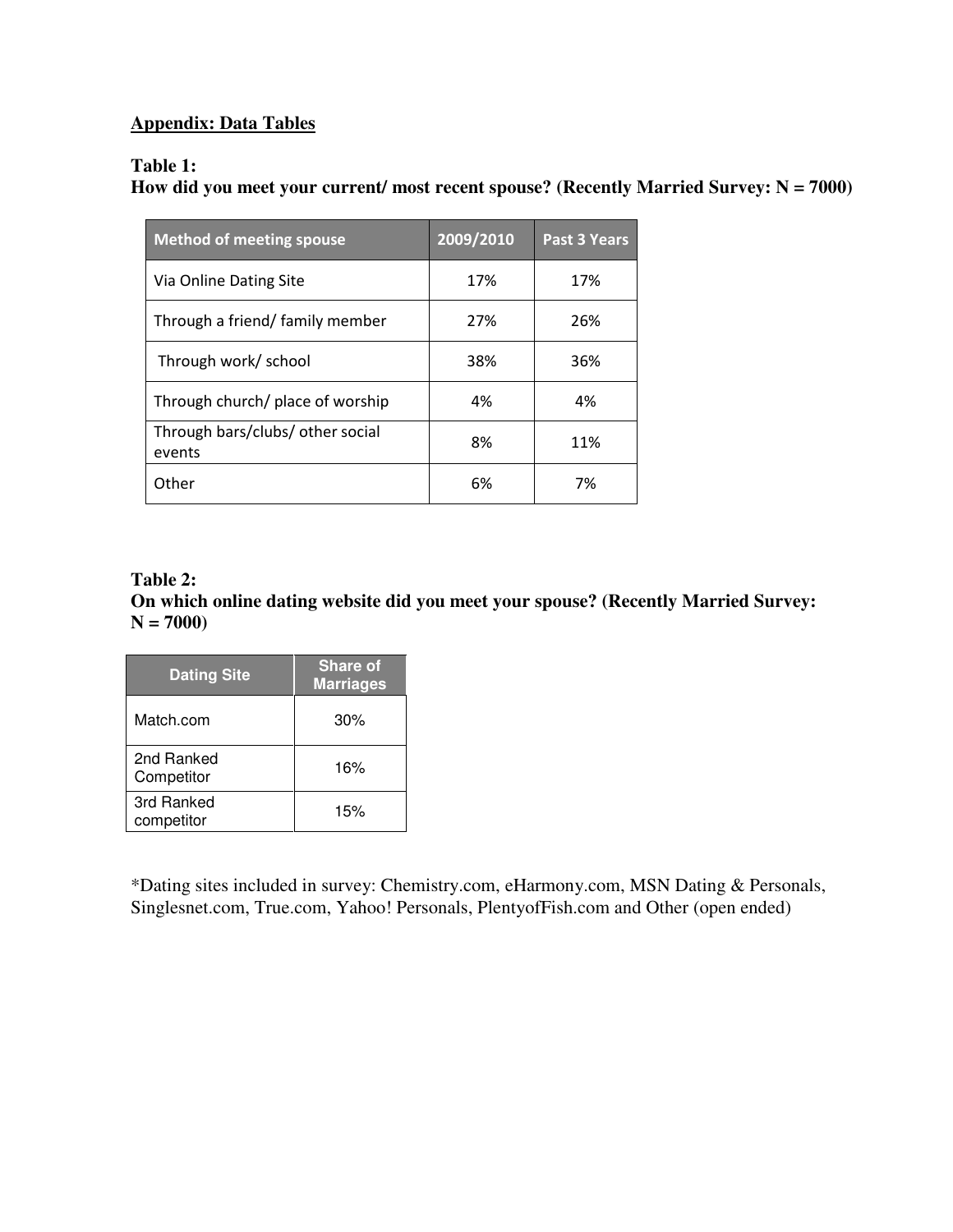# **Table 3: How many dates did you have via [brand?] (Online Dating Site Usage Survey: N = 3000)**

| <b>Dating Site</b>    | <b>Share of</b><br><b>Dates</b> |
|-----------------------|---------------------------------|
| Match.com             | 42%                             |
| 2nd Ranked Competitor | 15%                             |
| 3rd Ranked competitor | 15%                             |

\*Dating sites included in survey: Chemistry.com, eHarmony.com, MSN Dating & Personals, Singlesnet.com, True.com, Yahoo! Personals, PlentyofFish.com and Other (open ended)

## **Table 4:**

**How many relationships of 3 months or more did you have via brand? (Online Dating Site Usage Survey: N = 3000)** 

| <b>Dating Site</b>    | Share of<br><b>Relationships</b> |
|-----------------------|----------------------------------|
| Match.com             | 35%                              |
| 2nd Ranked Competitor | 17%                              |
| 3rd Ranked competitor | 16%                              |

\*Dating sites included in survey: Chemistry.com, eHarmony.com, MSN Dating & Personals, Singlesnet.com, True.com, Yahoo! Personals, PlentyofFish.com and Other (open ended)

#### **Table 5: Prevalence of Online Dating as a way of Meeting People Among Singles (General Study:**   $N = 2525$

| <b>Behavior</b>                                                                | <b>Current</b><br><b>Singles</b><br>$(N = 1500)$ | <b>Recently in</b><br><b>Committed</b><br><b>Relationship</b><br>$(N = 1025)$ |
|--------------------------------------------------------------------------------|--------------------------------------------------|-------------------------------------------------------------------------------|
| Have dated someone<br>met through an online<br>dating site in the past<br>ears | 21%                                              | 26%                                                                           |